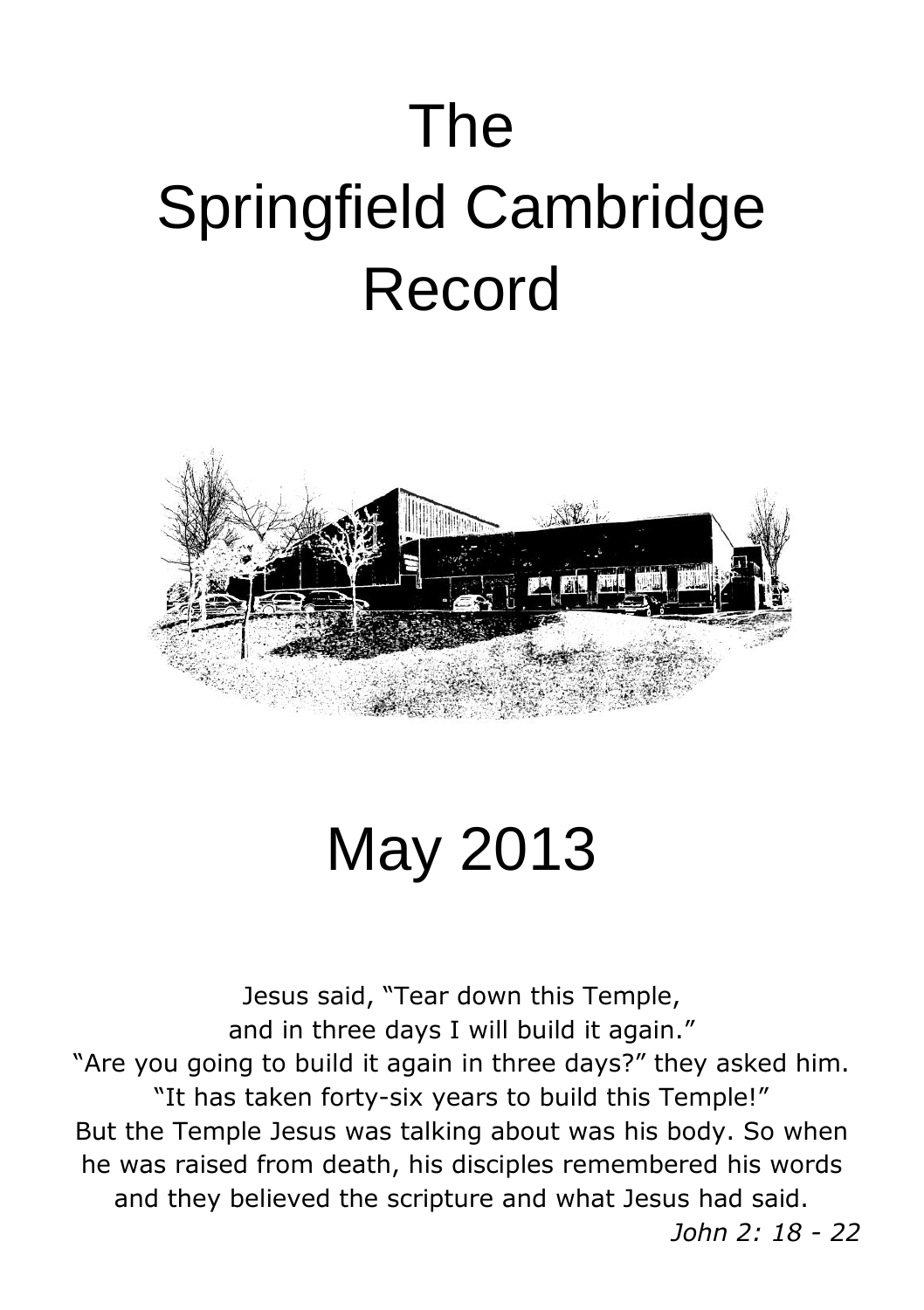#### **Minister**

Rev IAN TAYLOR, BD, ThM 64 Miller Drive, Bishopbriggs, G64 1FB  $\mathbf{\widehat{a}}$  0141 772 1540  $\Diamond$  [taylorian@btinternet.com](mailto:taylorian@btinternet.com)

#### **Session Clerk**

GEORGE G. McMILLAN  $\bullet$  0141 772 5303  $\circ$  jagsmac@btinternet.com

#### **Clerk to the Congregational Board**

LYNNE ROBERTSON, MA, MEd  $\mathbf{\widehat{a}}$  0141 772 1323  $\Diamond$  emrobertsonmed@btinternet.com

#### **Church Office**

Mondays 10 am – 12 noon Isobel Lawson, Margery Gough, Sheila Bryce, Moyra Ewing Wednesdays 10 am – 12 noon Isobel Lawson, Janette Gray, Christine Smith  $\mathbf{\widehat{a}}$ 0141 772 1596  $\Diamond$  [springfieldcamb@btconnect.com](mailto:springfieldcamb@btconnect.com)

#### **Musical Director**

ALAN A. CRAIG, B.Mus, PGCE  $\mathbf{\widehat{a}}$  01360 312166  $\Diamond$  alan@conduct.demon.co.uk

#### **Treasurer** JIM KERR

 $\bullet$  0141 772 6015  $\circ$  [jameskerr@fsmail.net](mailto:jameskerr@fsmail.net)

**Gift Aid Convenor** Non Gift Aid Convenor DAVID LOCKHART ELLEN ROBERTSON 0141 772 6779 0141 762 4420

**"The Record" Editor** JAMES ROBERTSON  $\mathbf{\widehat{a}}$  0141 772 1323  $\Diamond$  [lowdon2@btinternet.com](mailto:lowdon2@btinternet.com)

> **Church Officer** JIM TONNER **■ 0141 772 1596**

#### **Springfield Cambridge Church 49 Springfield Road, Bishopbriggs G64 1PN**

*www.springfieldcambridge.org.uk* **Scottish Charity SC005642**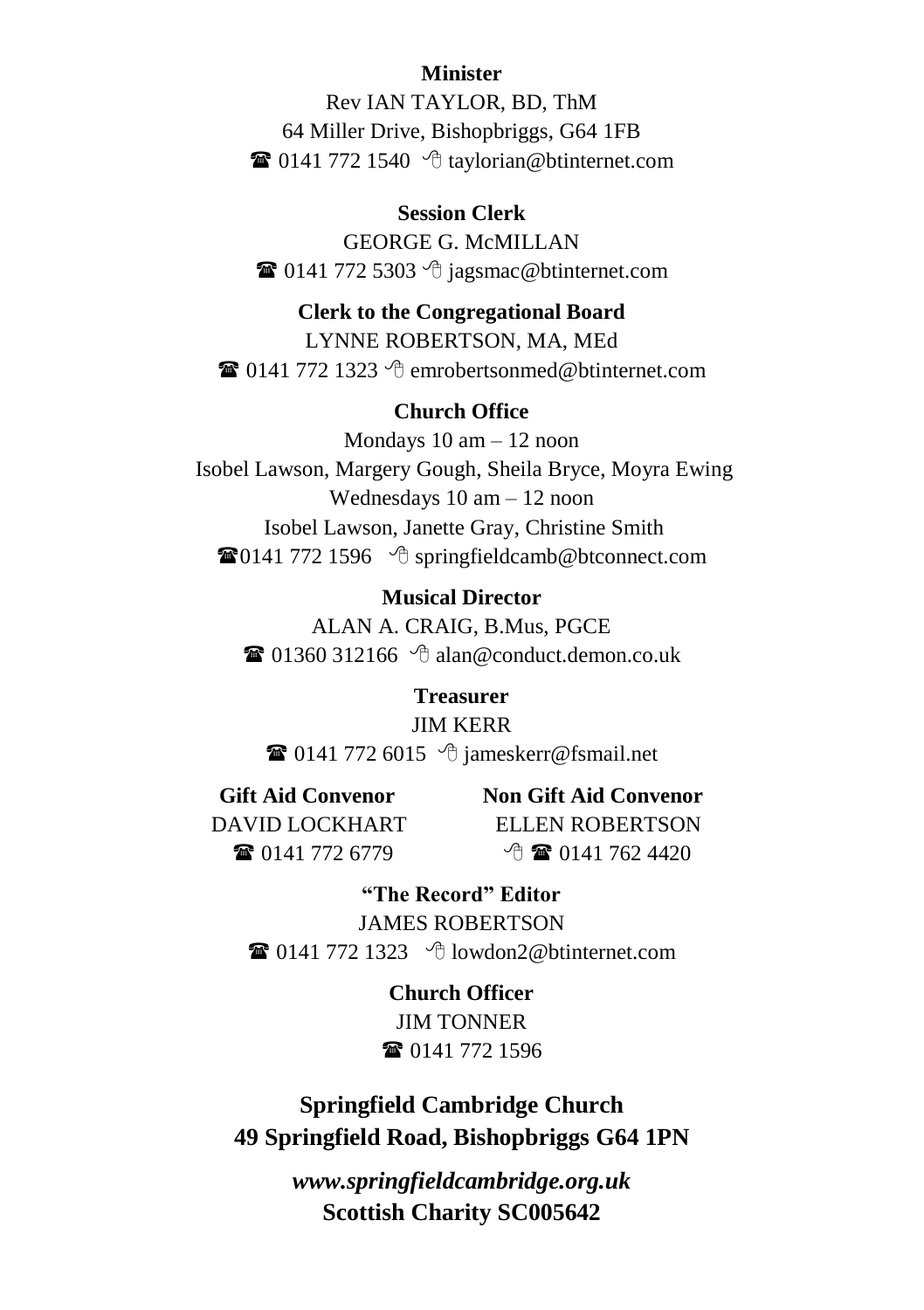#### **A word from the Minister**

In the mornings I often listen to Chris Evans on Radio 2. One morning in February he ran a phone-in competition to win a pair of tickets to a concert with Emeli Sandé the Scottish singer /songwriter. The winner was a lorry driver, who couldn't go to the gig because he was working. He asked if it would be possible for his wife to go instead. A drama then began to unfold live on air. His wife was in her car travelling from Lockerbie to Paisley to work, and she would need to be in London by 8pm that night. Chris then had to speak to the lorry driver's wife in her car and the drama was full of twist and turns : could she get time off her work; could she get transport to London; could she make it in time! The wife and her sister did make it to London on time to see Emile perform and on Friday March  $1<sup>st</sup>$ . the two women appeared live on Chris' breakfast show. They had obviously had a great night, but the story was not over. They were invited to remain in London for another day, and they appeared on The One Show that evening, and met the legendary pop star, Gary Barlow. The obvious joy in the voices of the two women as Chris interviewed them on Radio 2 was infectious, and I could not help but smile as I left the Manse that morning to go to a High School Assembly. It had been a dramatic adventure – surprise, suspense, unexpected generosity and a happy ending. We all like a happy ending, and this was no exception. It reminded me of the great stories of Biblical faith, of joy from sorrow, success from failure, life from death. In this post Easter season, we need to hang on to those themes. Christ has died. Christ has risen. Christ will come again! Rev. Ian Taylor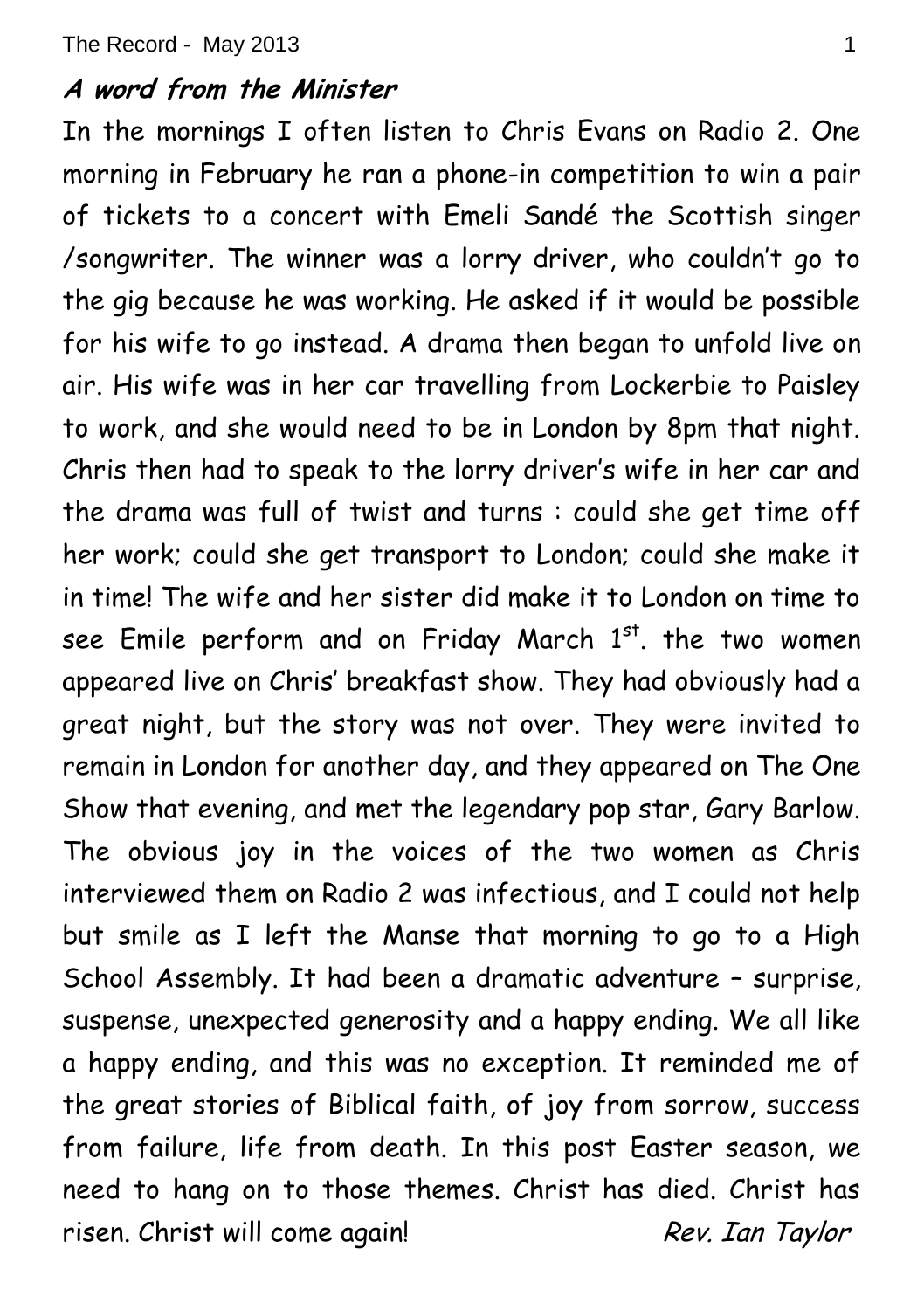# **LOOKING BACK**



## **News from the Congregational Board**

At its last meeting in March, the Clerk to the Congregational Board, Lynne Robertson, indicated her intention to step down as Clerk in June of this year. This will allow Lynne more time to continue with her studies and training towards becoming a Reader within the Church of Scotland. Watch this space for more to follow...

## **News from the Kirk Session**

At its last meeting in April, the Session Clerk, George McMillan intimated his wish to step down as Session Clerk in June of this year. The Kirk Session agreed that Jim Scott, one of our Elders, would assume the role of Session Clerk following George's resignation in June. George has agreed to act as a Depute Clerk for a period while Jim familiarises himself with his new responsibilities.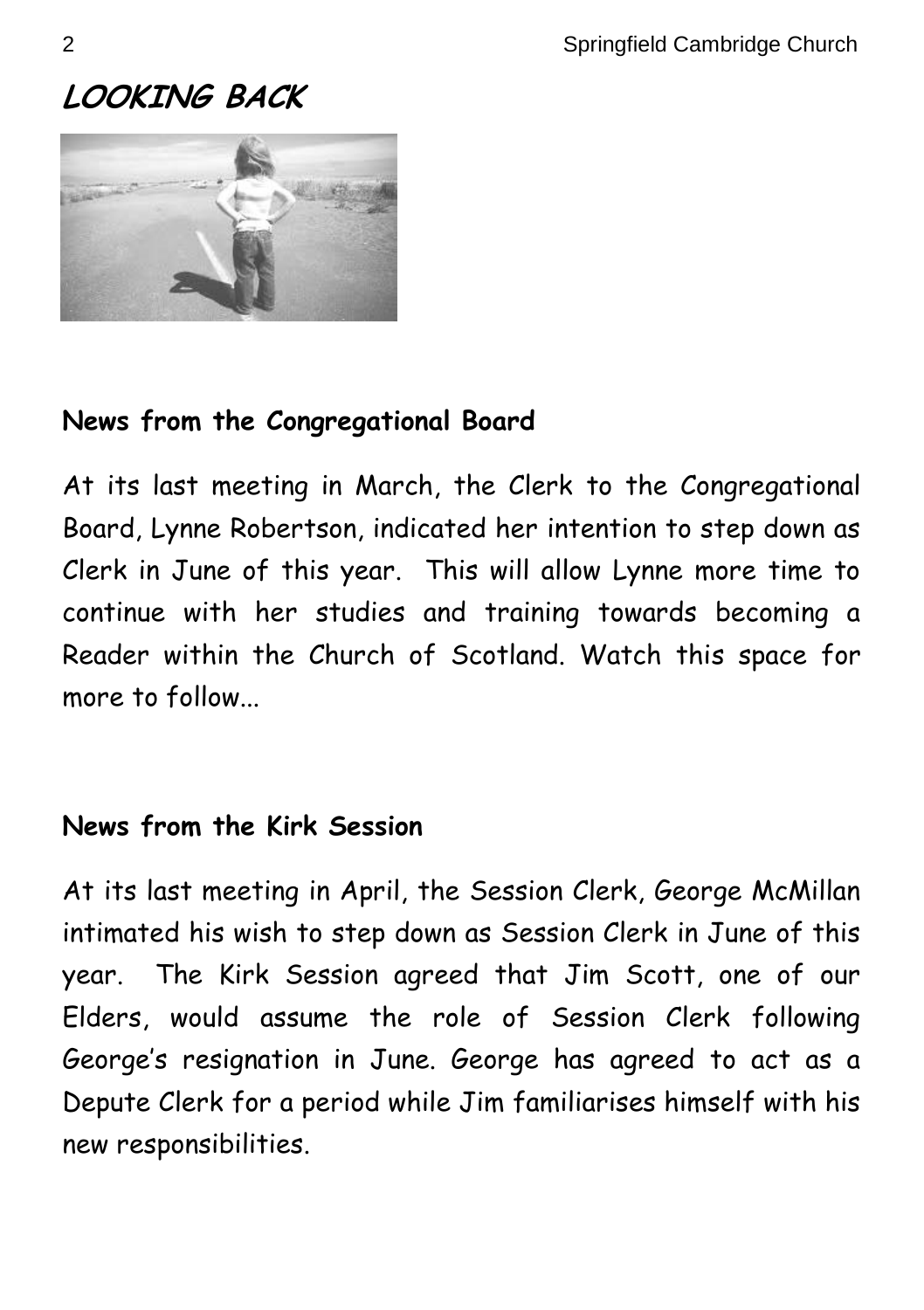# **LOOKING FORWARD**



There will be a Service of Thanksgiving for the 268 Company of the Boys' Brigade on Sunday **12th May, 2013 at 11am.**





There will be a Service at Callieburn Court on **Sunday 12th May, 2013 at 2.30pm.** This monthly Service at Callieburn Court is open to any member of the congregation who would like to join the residents for a short Service

lasting about 20 minutes or so. The Service is held in the Lounge.



On **Sunday 19th May, 2013** (PENTECOST) we will worship with our friends from Kenmure Church at **CADDER CHURCH at 10.30am** as part of our Parish Grouping activities.

On **Sunday 2nd of June 2013** we will celebrate the Sacrament of Holy Communion at 11am and 6.30pm.

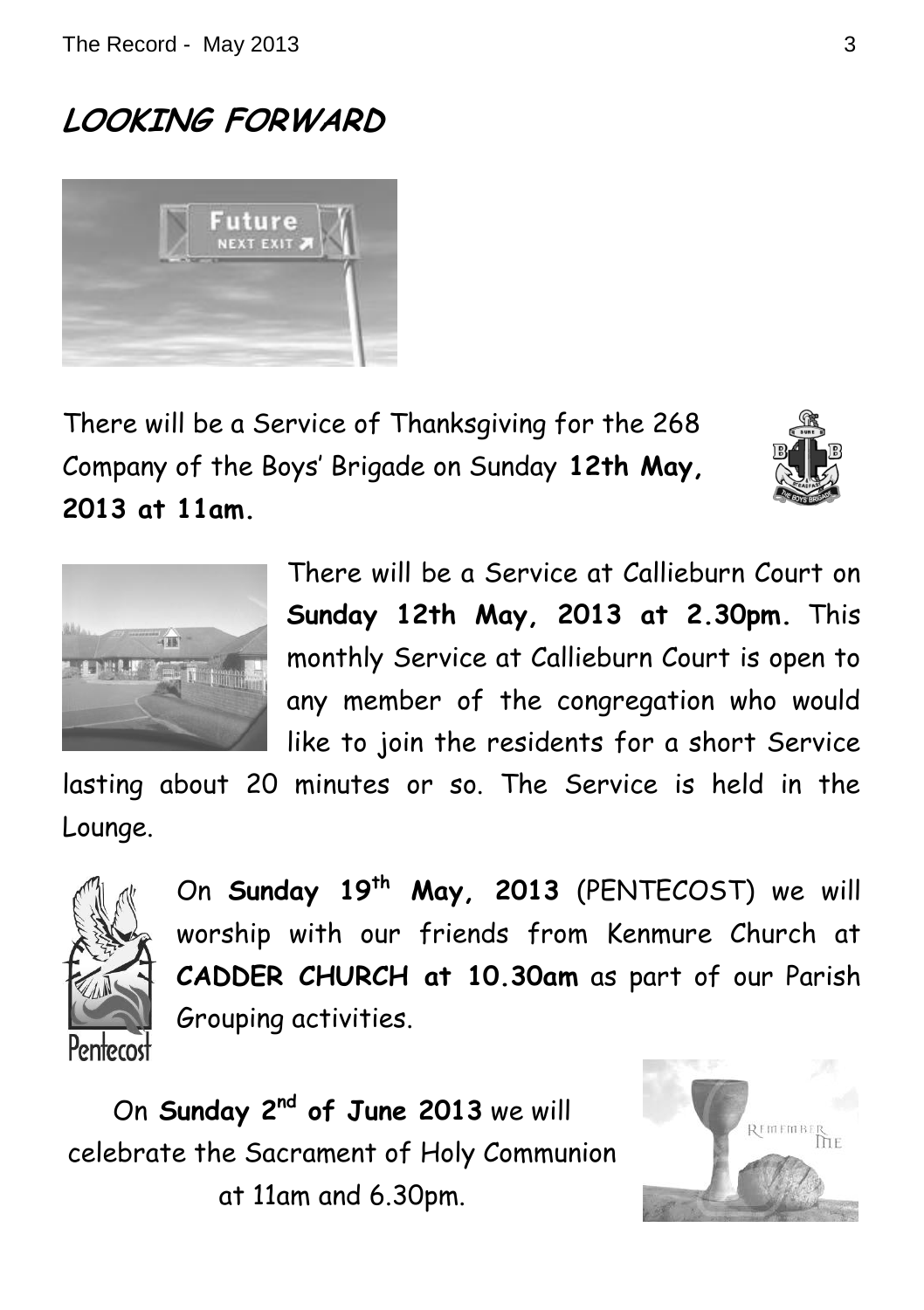

On **Sunday 9th of June, 2013**, Peter Roger the Chairman of the Lodging House Mission will join us for worship to acknowledge our support of the service and to make a presentation to the congregation in recognition of our consistent support over many years.

## **Vestry Hour - Wednesday mornings at 10 am**

Should anyone wish to see the Minister, Mr. Taylor, will be available on the **8 th, 15th, 22nd, 29th May, 2013** from 10-11 am. Should you wish to see him at another time, please



contact him on  $(\text{20141} \quad 772 \quad 1540$  or  $\oplus$  taylorian@ btinternet.com) and another arrangement can be made.

## **Mid Week Services - Cambridge Chapel 11.10 am**

The Wednesday morning Service will be held in the Cambridge Chapel. The Cambridge Chapel will also be open Monday - Friday from 10 am-12 noon for anyone who wishes to find a quiet place to read the Bible, pray or reflect during the course of the week.

**Prayer for All (Open to All/ Praying for All) 6.45 pm**. Prayer for All meets in the Cambridge Chapel from 6.45 – 7.15 pm. on Wednesday evenings. Each night we begin with a short introduction, followed by suggested prayer points for that particular meeting. This is followed by open prayer. There is no need for anyone to make a contribution if they do not wish to do so. Following this meeting the ecumenical Bible Study meets in the Chapel at 7.30 pm, which is open to all and for all.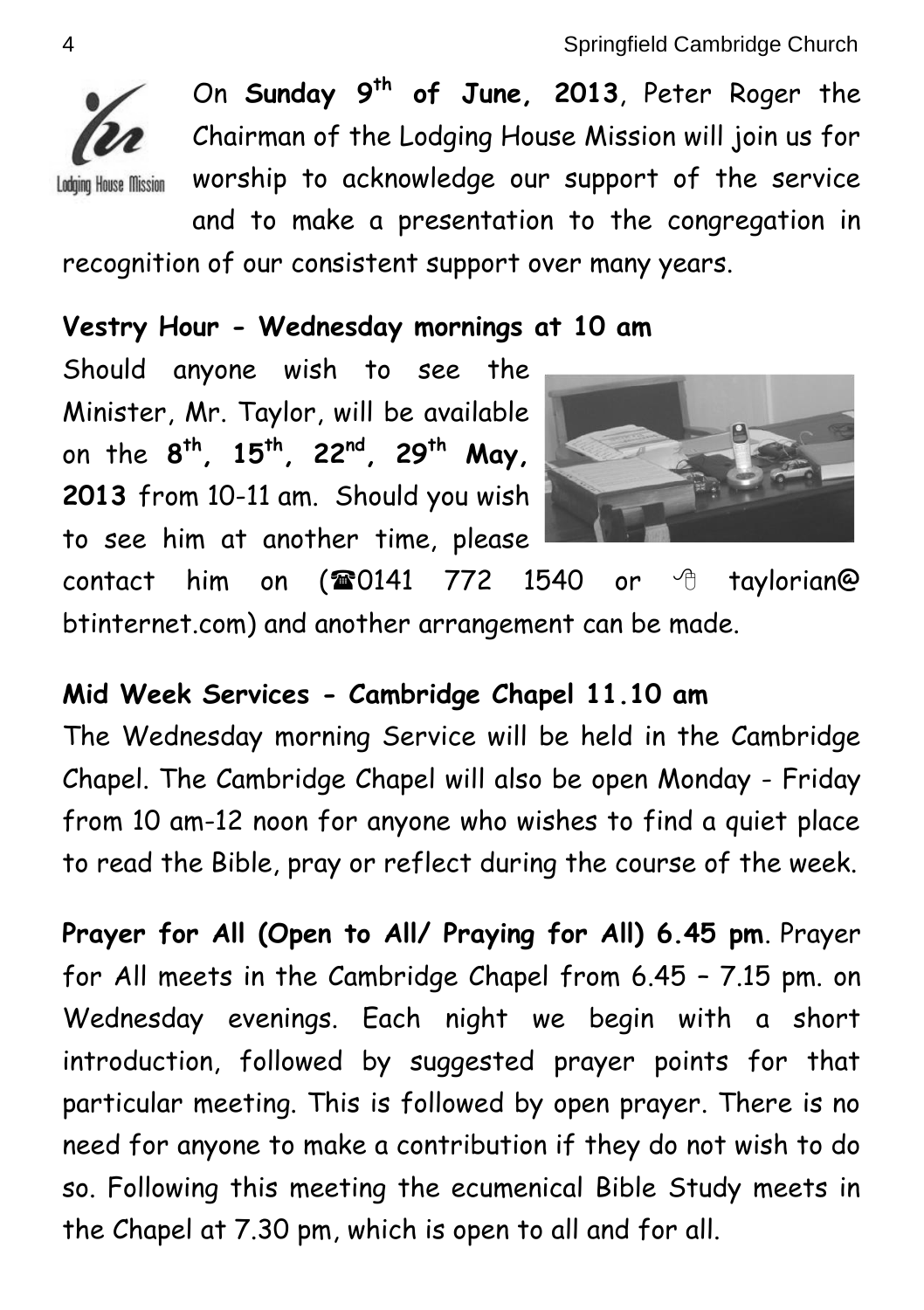The Record - May 2013 5

#### **Baptisms**

Jesus said, "Suffer the little children to come unto me." Millie Elizabeth STEWART Sunday 31<sup>st</sup> March, 2013 Sophie Amy CRUDEN Sunday 14<sup>th</sup> April, 2013

#### **Weddings**

Gracious God, we praise you for the gift of love – that most precious of gifts which endures beyond all others, bearing all things, believing all things and hoping all things.

We thank you for the joy that comes from two lives truly being shared, from two people becoming one, each complementing and enriching the other, each helping love to grow.

Jennifer E. McMillan & Glen Sancroft Friday 19<sup>th</sup> April, 2013

#### **Funerals**

God of grace and peace, in your Son Jesus Christ, you have given us new birth into a living hope. Strengthen us now to live in the power of the resurrection and keep us united with our loved one from whom in death we are not divided. For you live and reign for ever and ever. Amen.

| Tuesday 9 <sup>th</sup> April, 2013 | Mrs Matilda (Helen) Hendry,           |  |
|-------------------------------------|---------------------------------------|--|
|                                     | formerly, 19 East Springfield Terrace |  |
| Friday 12 <sup>th</sup> April, 2013 | Mr Alexander M. Early,                |  |
|                                     | 50 Broadleys Avenue                   |  |
| Friday 19 <sup>th</sup> April, 2013 | Mr James Taylor,                      |  |
|                                     | 3 Mailing Avenue                      |  |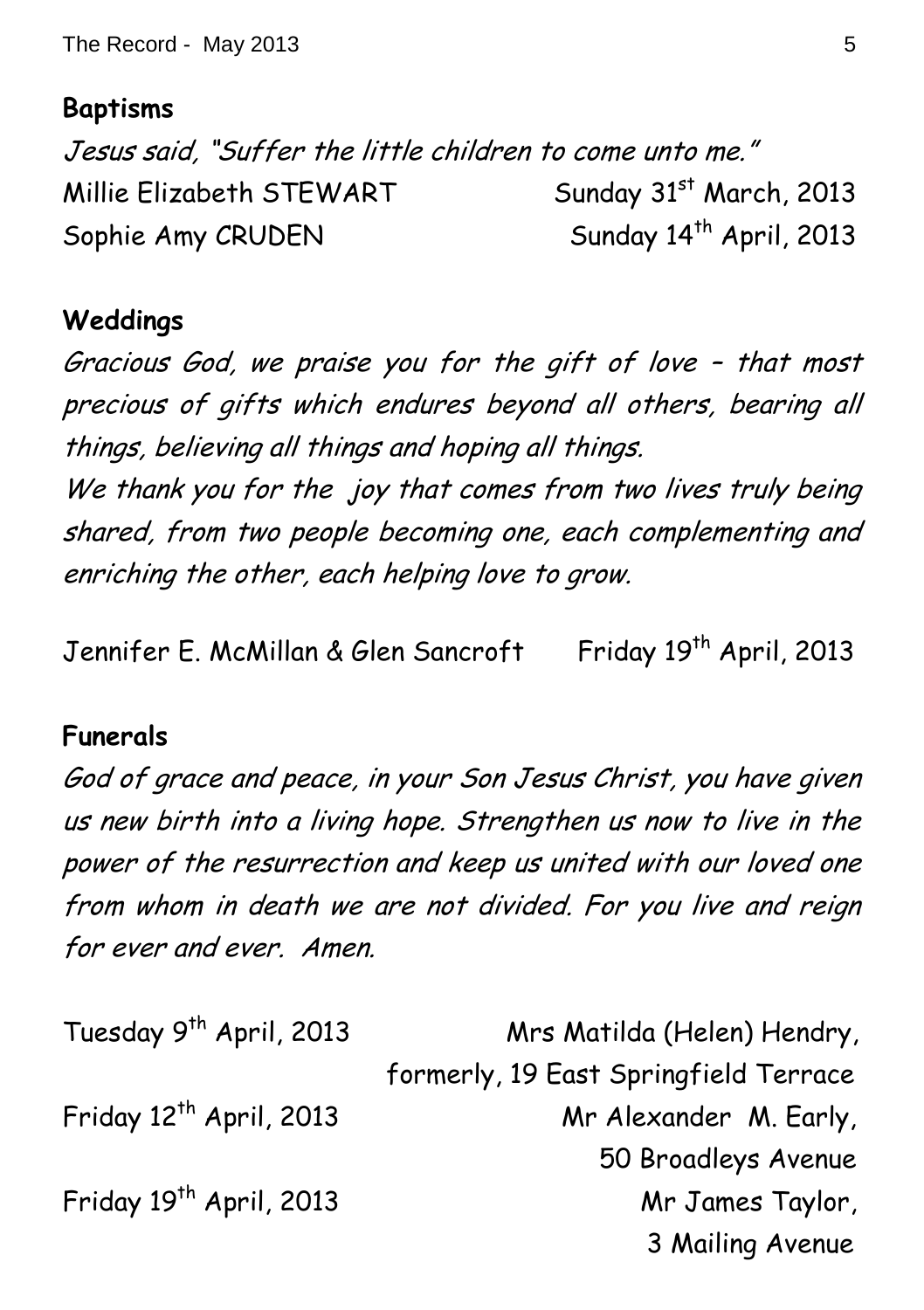# *from* **Jim Webster**

How time flies when you are enjoying yourself and that is what I have experienced since joining you at the beginning of last month although the words 'Baptism of Fire' are not too far from my lips.

I really must thank you so much for the welcome which I have received from everyone since becoming part of the life and Fellowship of 'Springfield Cambridge'

life hasn't stood still for me at all in this vibrant congregation and it is a great privilege for me to be part of the team., led by your minister – Ian Taylor – in serving this congregation,

They  $-$  I have never found out who they are  $-$  say that that you are never too old to learn something new each and every day and I can certainly testify to this saying as I have run out of notebooks!!

Looking to the future, I am hoping to be with you for another few weeks to develop further the skills required to become an Ordained Local Minister. After this goal has been achieved I am hoping to return to Kilsyth Burns & Old, where I am also currently locum, until the vacancy is filled.

Thereafter, I trust, that God willing, I will become an Ordained Local Minister serving the congregations within the Presbytery of Glasgow and I thank you all for the warmth of your welcome and contribution in assisting me to achieve this aim, which has been unfulfilled over a long number of years.

Finally, in wishing you every good wish and blessing, can I convey the best wishes of Kilsyth Burns and Old and my home church \_Kinning Park – for taking me under your wing!

With every blessing *Jim Webster*

Springfield Cambridge Festival Chorus - *A Date for your Diary* We have a date for our 2013 Christmas Concert. This will be held in the Glasgow Royal Concert Hall on Monday 23 December 2013 and will be, as always, for the benefit of CHAS.

Information about the opening of the Box Office will be published in the Order of Service around the end of August.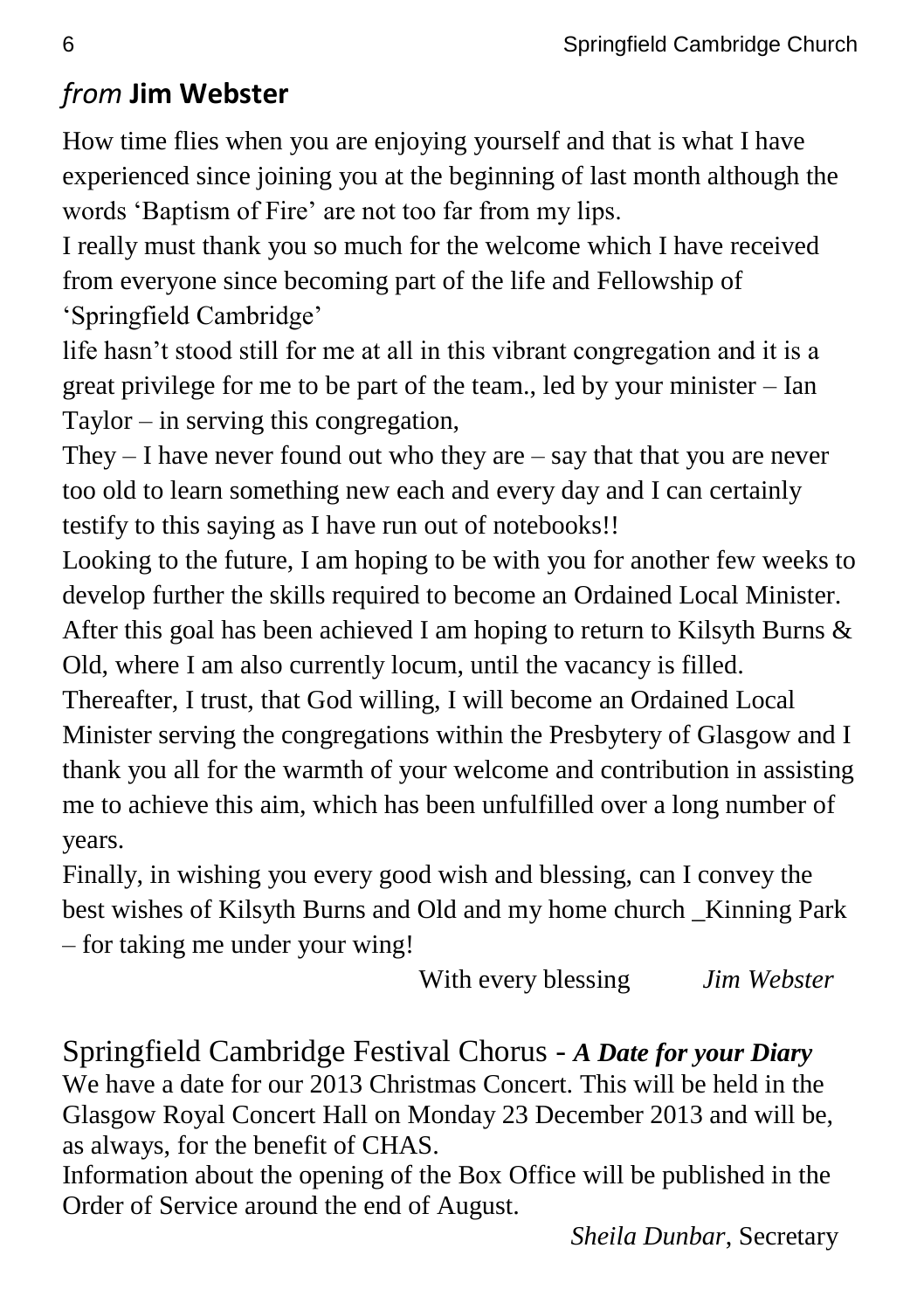

## **Sunday School**

The Sunday School are hosting a champagne tea on Saturday 18th May. Tickets priced £6 are now available. Come along and enjoy a glass of bubbly, sandwiches and home baking.

The Sparklers and All Stars are inviting parents and friends to join with them in worship on Sunday 9th June.

On Saturday 22nd June we will be having our annual fun day followed by a barbecue.

Sunday 23rd June our prize giving will take place during morning worship. If anyone would like to volunteer to help out with the Sunday school during July and August

can they please get in touch with myself or Ian Taylor.

*Brenda Diamond*

## Bible Wayfinders



During March the Bible Wayfinders sold baby photo quiz sheets in order to raise money for The Meningitis Trust. The objective was to match

baby photographs to their more grown up equivalents. A total of £245 was raised and we would like to thank everyone who supported us by buying a quiz sheet, and particularly those who bravely allowed us to use their photos. Many thanks.

Fiona and Graham Kerr

# *Flower Calendar*

## **MAY**

| <b>Distributors</b>              | Mrs A Henderson<br>Mrs S Paton                                                                                                                                                                                      | 772 5888<br>772 4430 |
|----------------------------------|---------------------------------------------------------------------------------------------------------------------------------------------------------------------------------------------------------------------|----------------------|
| <b>Donors</b><br>Mrs E McSheehy, | Mr McGilvery $(2^{nd}$ & $8^{th})$ , Mrs I Galbraith $(8^{th})$ ,<br>Mrs E Frame (no red), Mrs L McGrath, Mrs<br>Stewart (16 <sup>th</sup> ), Mrs C Mackintosh, Mrs M<br>McIntyre, Mrs E Graham (27 <sup>th</sup> ) |                      |
|                                  |                                                                                                                                                                                                                     |                      |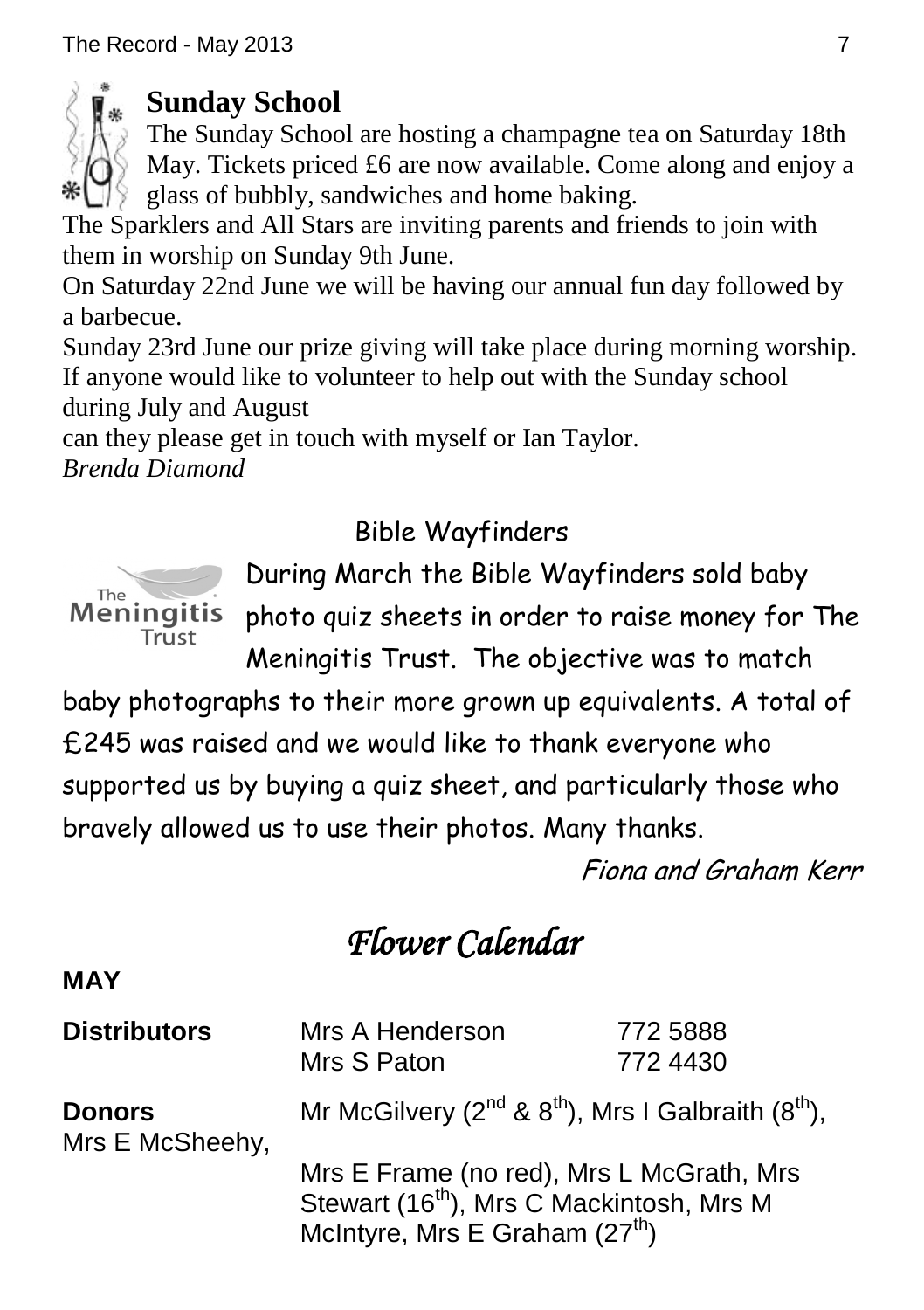## **The Guild**

On 18<sup>th</sup> March we had a very entertaining talk by Douglas Allan who spoke of his experiences training as Male Nurse - his stories were most amusing. He now lectures in Nursing Education and has travelled all over the world in his profession.

We had an interesting talk by Ian Whiteford of his role as a Street Pastor in Glasgow. We learned a lot about Glasgow city centre on weekend nights. Street Pastors help those in need, usually nightclub goers, during the early hours.

By the time you receive this magazine we will have held our AGM and are hoping to invite new members to join the committee. In particular we are looking for a *Chairperson or Vice Chairperson* who would shadow Sheila in her role with a view to taking over the position next year. It would also be helpful to have an *Assistant Secretary* - again with a view to her taking over next year. Anne and I have shared this position very successfully and if another two people would like accept this post as "jobsharers", that would be great. *Carol Milliken*. Secretary.

## **Operation Christmas Child**



To each and every member who packed, wrapped, checked, knitted, donated and prayed! a hundred million 'Thank Yous".

Globally we have given more than 100 million gifted shoeboxes to needy children in 130 countries in the last 22 years. In the year 2012 in the UK, 983,934 shoeboxes were sent out, 12,100 churches, schools and community groups were involved and 9000 volunteers helped. It's all about ONE child receiving a shoebox and knowing that they are special and loved by you and by God. George Graham

Very many thanks to everyone who sent me cards and messages following my recent surgery. Also to those who prayed for me when I was in hospital recuperating. I would also like to thank Rev Ian Taylor for his visits and prayers. I am recovering well and hope to be back in action soon*. Mike Walker*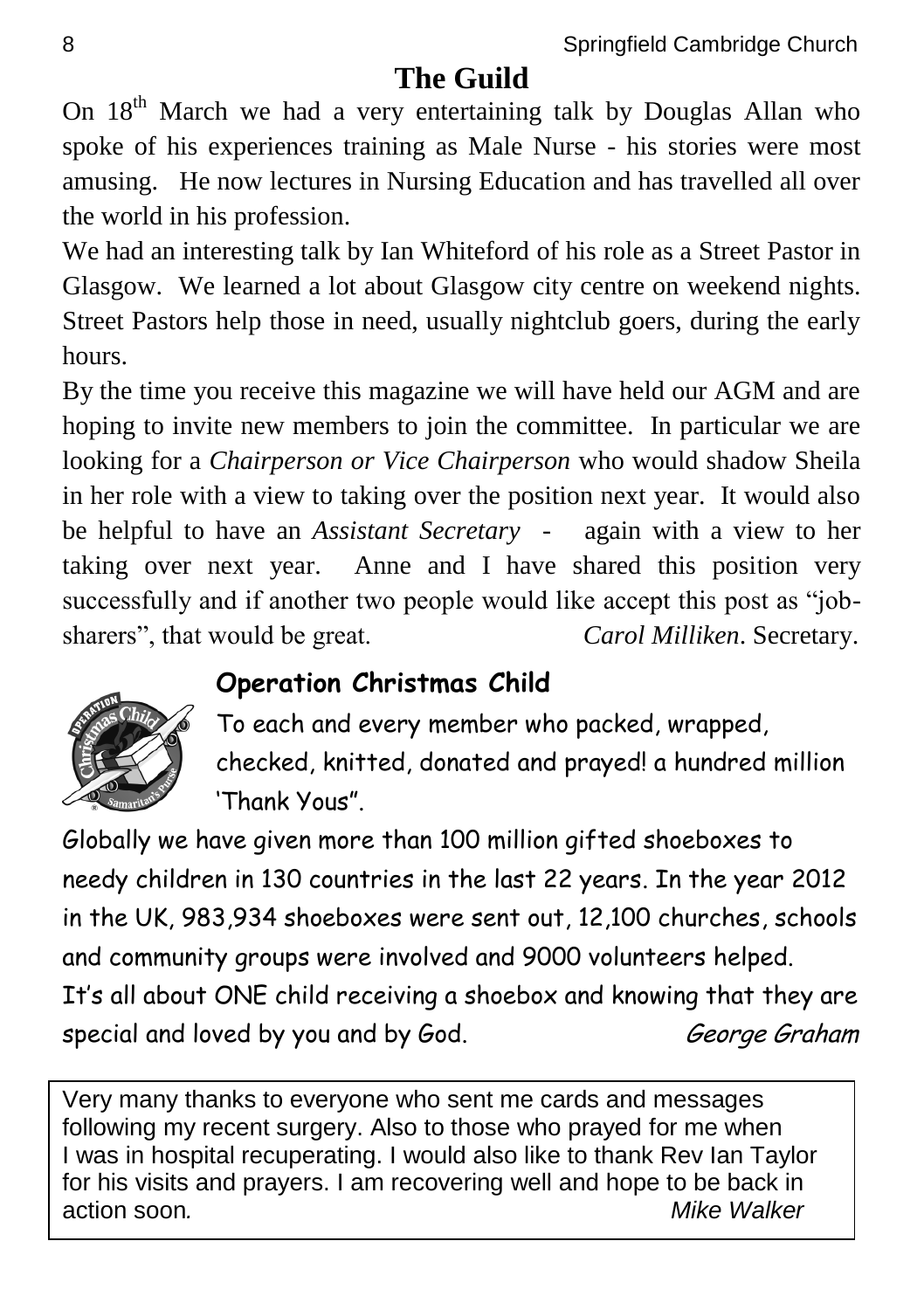# **Treasurer's Report-May 2013**

Thanks to everyone who responded to the appeal in last month's magazine for donations to offset the cost of producing this fine publication. Your contributions are much appreciated and will go a long way to reducing our stationery costs.

By the time you read this article we will be well into Quarter 2 of 2013 and looking forward to the long, hot summer days that lie ahead (well, we can dream!).

Financially, as at the  $21<sup>st</sup>$  April we have a surplus on the General Fund for the year to date of £1,659 despite some higher than expected energy costs over the last few weeks due to the cold weather. We are looking forward to receiving our first tax claim settlement of 2013 from HMRC in the next few weeks for circa £4,500.

Outgoings in May include the renewal of the Church and Manse Insurance at a cost of about £3,700 along with our regular monthly payment of £6,900 to the Church of Scotland and our salary payments to our Church Officer, Cleaner and Musical Director totalling £1,800.

*Jim Kerr*, Treasurer

# Easter at Carnwadric

Easter this year was busier than usual – I took the whole service on Palm Sunday, preached at the Wednesday night service at Thornliebank Church and then did the talk at the sunrise service on Easter Sunday morning. Not an easy feat with the clocks going forward! So busy, busy, busy and I'm carrying on at Carnwadric until June – so I get to go on their church family outing to Ayr with double decker buses – and streamers!! Hope the weather holds I've been soaked at so many Sunday School trips to Ayr in my lifetime I could almost be accused of having had multiple baptisms! Finally, I want to share the hymn we sang both at the sunrise service and at morning worship. It was written in 2005 by the minister at Priesthill/ Nitshill Church and is sung to the tune of "Is this the Way to Amarillo?" *(hymn on the back cover) Lynne Robertson,* Reader in Training